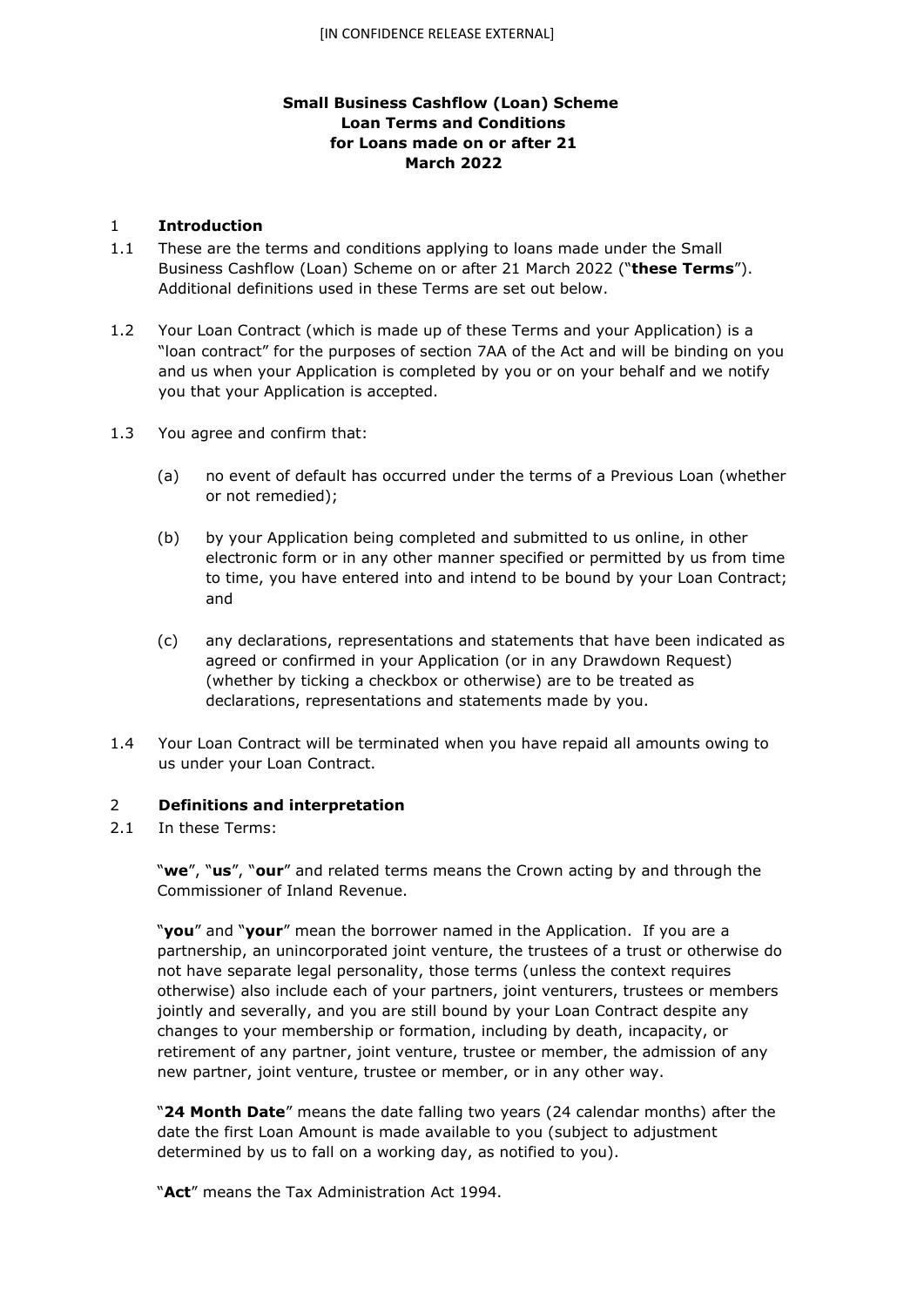"**Application**" means an application for the Loan and the Maximum Loan Amount under the Small Business Cashflow (Loan) Scheme, completed and submitted through our myIR online service or in such other manner as we may specify or permit from time to time.

"**Crown**" means Her Majesty the Queen in right of New Zealand.

"**Default Interest Rate**" means the sum of:

- (a) 3% per annum; and
- (b) the annual rate of interest equal to our use of money interest (UOMI) rate for underpayments of tax (being the taxpayer's paying rate (as defined in the Act) and currently available as the "debit rate" at [https://www.ird.govt.nz/managing-my-tax/penalties-and-interest/interest-on](https://www.ird.govt.nz/managing-my-tax/penalties-and-interest/interest-on-overpayments-and-underpayments)[overpayments-and-underpayments\).](https://www.ird.govt.nz/managing-my-tax/penalties-and-interest/interest-on-overpayments-and-underpayments)

"**Drawdown Request**" means a request for a Loan Amount to be advanced to you under your Loan Contract, completed and submitted through our myIR online service or in such other manner as we may specify or permit from time to time.

"**Event of Default**" has the meaning given in clause 9.1.

"**Final Repayment Date**" means the date falling five years (60 calendar months) after the first Loan Amount is made available to you (subject to adjustment determined by us to fall on a working day, as notified to you).

"**Independent Trustee**" means, if you are the trustee(s) of a trust, any such trustee that is a solicitor, accountant, professional adviser or other person acting in an independent role that is not a beneficiary or settlor of the trust (and whose relatives, spouse or partner, direct or indirect shareholders, directors or other members are not beneficiaries or settlors of the trust).

"**Loan**" means the loan made or to be made to you under your Loan Contract, which may comprise up to four Loan Amounts.

"**Loan Amount**" means each amount of the Loan advanced or to be advanced to you under your Loan Contract.

"**Loan Contract**" means these Terms and your Application.

"**Maximum Loan Amount**" means the maximum amount of the Loan that may be advanced to you under your Loan Contract, as set out in your Application.

"**Outstanding Amount**" means, at any time, the Total Loan Amount outstanding for the time being (as reduced by any repayments that you make), together with all other money payable by you under your Loan Contract.

"**Previous Loan**" means a loan that you have already received under the Small Business Cashflow (Loan) Scheme, whether that loan has been repaid in full or remains outstanding (whether in full or in part).

"**Repayment Period**" means the period from the 24 Month Date to the Final Repayment Date.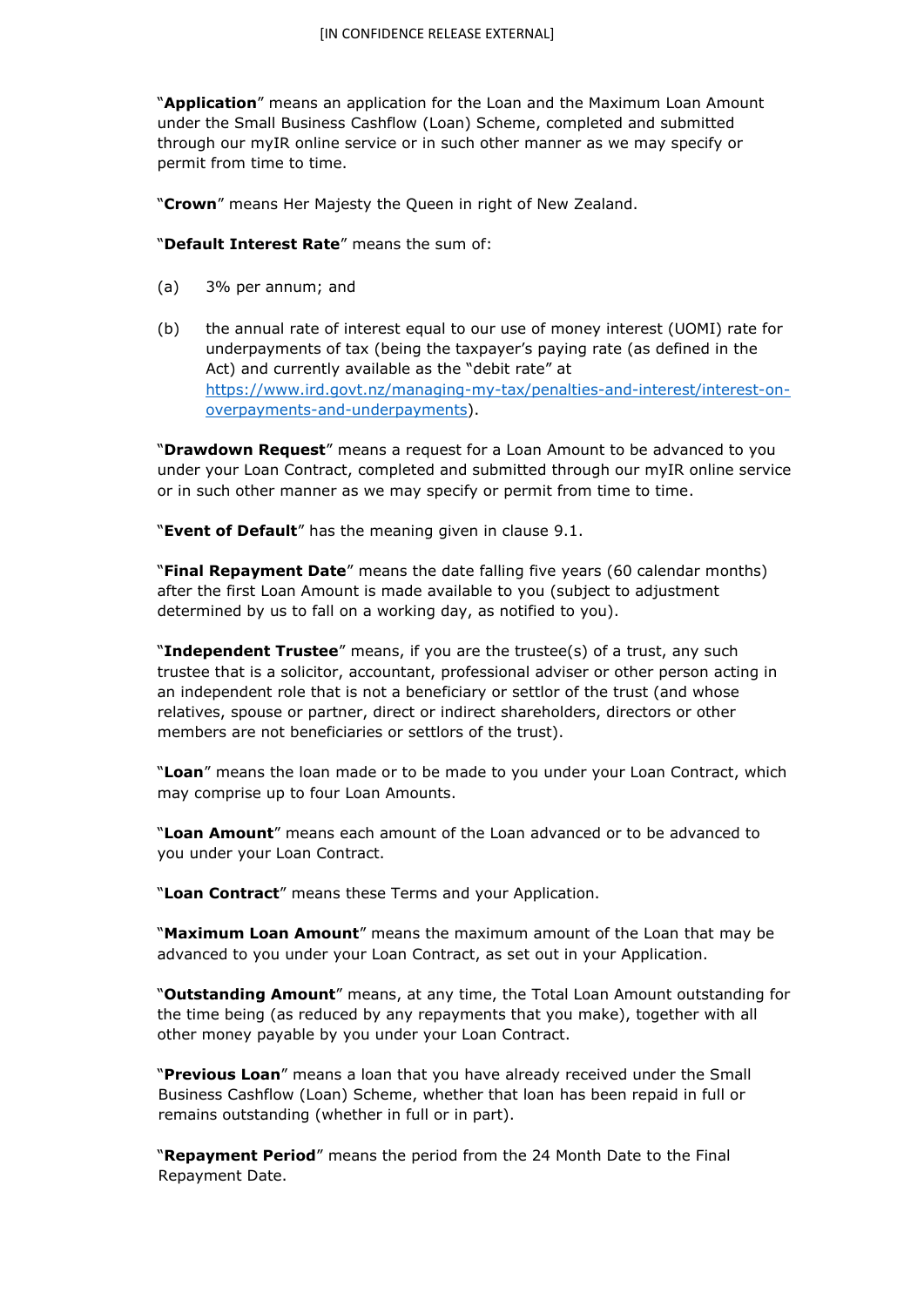"**Small Business Cashflow (Loan) Scheme**" means the Small Business Cashflow (Loan) Scheme established and administered by the Crown to provide loans to assist small–to–medium businesses in the circumstances arising from the continuing impact of COVID-19 related measures or circumstances.

"**Total Loan Amount**" means, at any time, the total principal amount of all Loan Amounts that have been advanced to you at that time.

- 2.2 In addition, in these Terms and unless the context requires otherwise:
	- (a) headings and examples are for reference only;
	- (b) the singular includes the plural and vice versa;
	- (c) a reference to any document or agreement, including these Terms and your Loan Contract, includes that document or agreement as amended, assigned, novated, supplemented, restated or substituted from time to time, except to the extent prohibited by these Terms;
	- (d) a reference to a time of day is a reference to New Zealand time;
	- (e) a reference to any monetary amount is to New Zealand currency;
	- (f) an Event of Default is continuing until it has been waived in writing by, or remedied to the satisfaction of, us;
	- (g) a party to your Loan Contract or another agreement includes its successors and its permitted assignees and transferees;
	- (h) any legislation includes a modification and re-enactment of, legislation enacted in substitution for, and a regulation, order-in-council and other instrument from time to time issued or made under, that legislation; and
	- (i) a reference to "**in writing**" (or equivalent) includes provision by email or through online services operated by us (including the myIR online service).

#### 3 **The Loan, Drawdown Requests and Loan Amounts**

- 3.1 We will make the Loan available to you in up to four amounts that in total are not greater than the Maximum Loan Amount, on the terms and conditions set out in your Loan Contract.
- 3.2 You must use the proceeds of the Loan in accordance with the declarations, representations and statements made in your Application and in each Drawdown Request.
- 3.3 You are not entitled to the Loan unless we are satisfied that:
	- (a) no Event of Default has occurred (whether or not remedied);
	- (b) you have fully and accurately completed your Application, and provided (and not withdrawn) all declarations, representations, statements, consents and confirmations (and any other information, including evidence and other materials) requested from you in your Application;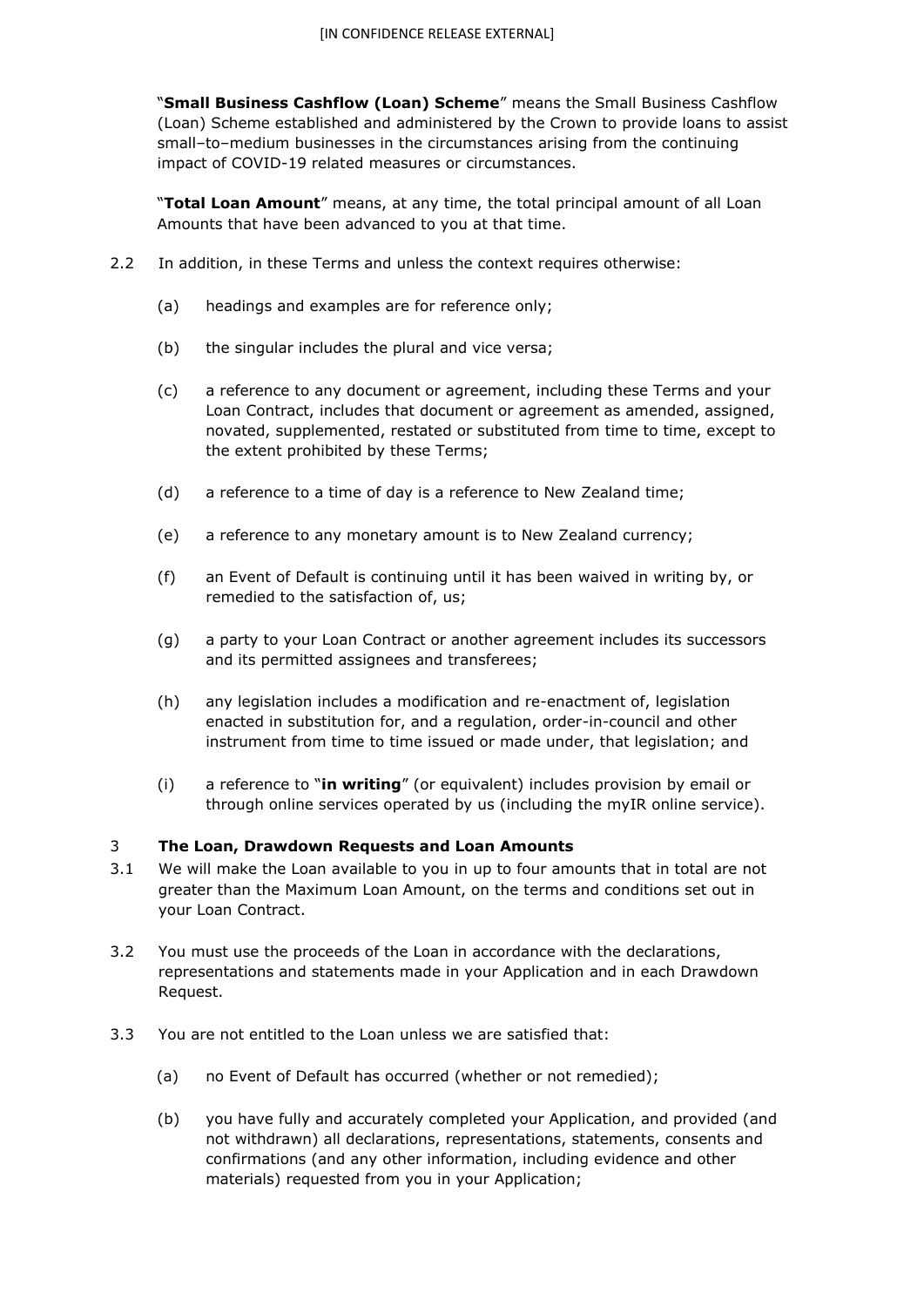- (c) all declarations, representations, statements, consents and confirmations made (and any other information, including evidence and other materials, provided) by you or on your behalf in your Application are true and accurate and not misleading; and
- (d) the amounts of the Maximum Loan Amount and the first Loan Amount have been accepted by you.
- 3.4 Subject to clause 3.3 above, the first Loan Amount will be paid to the bank account nominated in your Application.
- 3.5 You may request additional Loan Amounts by completing a Drawdown Request through our myIR online service or in such other manner as we may specify or permit from time to time.
- 3.6 You are not entitled to additional Loan Amounts unless we are satisfied that:
	- (a) you have fully and accurately completed a Drawdown Request for that Loan Amount, and provided (and not withdrawn) all declarations, representations, statements, consents and confirmations (and any other information, including evidence and other materials) requested from you in that Drawdown Request;
	- (b) all declarations, representations, statements, consents and confirmations made (and any other information, including evidence and other materials, provided) by you or on your behalf in that Drawdown Request are true and accurate and not misleading;
	- (c) no Event of Default has occurred (whether or not remedied);
	- (d) not more than three previous Loan Amounts have been advanced to you, and the amount of the Loan Amount requested in the Drawdown Request when aggregated with all previous Loan Amounts is not more than the Maximum Loan Amount; and
	- (e) the conditions in sub clauses (a) and (b) above have been satisfied prior to 31 December 2023.
- 3.7 Subject to clause 3.6 above, each additional Loan Amount requested will be paid to the bank account nominated in the Drawdown Request.
- 3.8 Any part of the Maximum Loan Amount that has not been advanced to you as at 31 December 2023 (excluding any amount that we are obliged to pay to you in accordance with clause 3.7 pursuant to a Drawdown Request received prior to 31 December 2023), will be cancelled without the need for notice and the Maximum Loan Amount will be reduced accordingly. No amount that is cancelled under the Loan Contract may be reinstated.

## 4 **Interest**

4.1 Subject to clause 4.2 and clause 4.3, interest will accrue from day to day at the rate of 3% per annum on the outstanding principal amount of each Loan Amount from the date it was provided to you and will be charged to your account. Such interest will not compound or itself bear interest (except in accordance with clause 4.4) and will be calculated on the basis of the actual number of days elapsed and a year of 365 days (or 366 days in a leap year).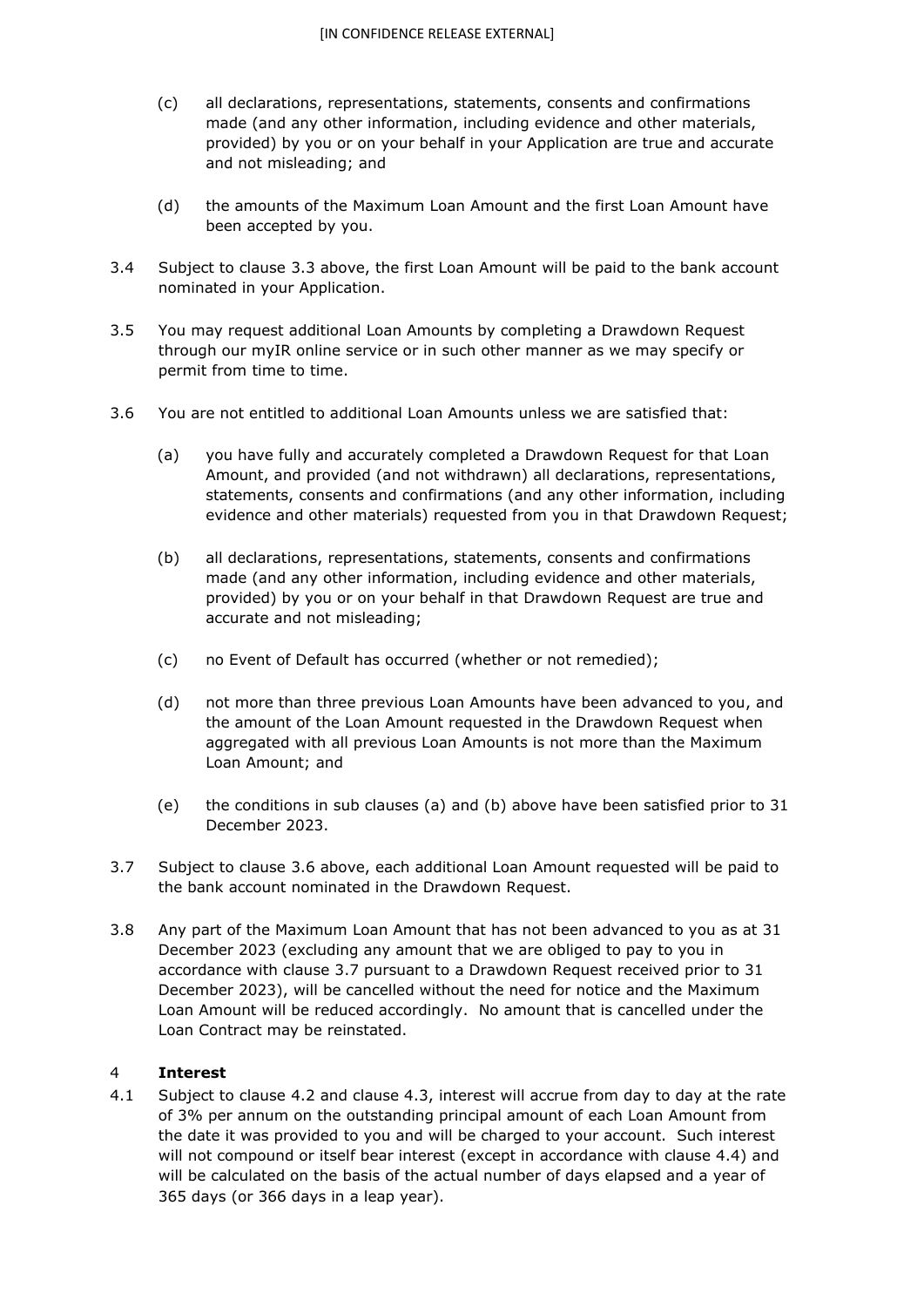- 4.2 You will not be charged any interest on your Loan for the period from the date the Loan Amount (or the first instalment of the Loan Amount) was made available to you until the 24 Month Date unless clause 4.3 applies.
- 4.3 If, prior to the 24 Month Date, an Event of Default occurs and the Outstanding Amount becomes due and payable in accordance with clause 9.2, interest will be charged under clause 4.1 from the date repayment is due under clause 9.2. Interest will cease to be charged under clause 4.1 from the date that all relevant Events of Default are remedied to our satisfaction or waived by us in writing, provided that if a further Event of Default occurs (or has occurred) prior to the 24 Month Date and the Outstanding Amount becomes due and payable in accordance with clause 9.2 interest will recommence being charged under clause 4.1 from the date repayment is due under clause 9.2.
- 4.4 If any amount is not paid to us in full when due then you must, on demand by us, pay to us interest, at the Default Interest Rate, on the overdue amount from the due date for payment until the earlier of:
	- (a) the actual date of payment to us (both before and after judgment); and
	- (b) any other date we notify to you.

#### 5 **Repayment**

- 5.1 You must repay the Outstanding Amount to us on the Final Repayment Date.
- 5.2 During the Repayment Period, you must make regular instalment payments of principal and interest, as notified by us to you from time to time. Any such instalment payments will be calculated by us to spread the amount of the required repayments over the Repayment Period.
- 5.3 You may repay all or any part of the Outstanding Amount at any time before such amounts become due in accordance with your Loan Contract.
- 5.4 No amount that is repaid may be re-borrowed.

#### 6 **Payments**

- 6.1 You must make all payments to us under your Loan Contract in New Zealand dollars in a manner notified by us to you or published on our website from time to time.
- 6.2 Any payment from you will be applied first towards payment of accrued interest (including default interest) and then towards repayment of principal amounts.
- 6.3 All payments to be made by you under your Loan Contract must be made:
	- (a) without any set-off, counterclaim or condition; and
	- (b) without any deduction or withholding for any tax or any other reason unless the withholding or deduction is required by law.
- 6.4 If we receive a payment under the Small Business Cashflow (Loan) Scheme and you do not provide us with instructions in relation to that payment, we may apply that payment towards your loans under the Small Business Cashflow (Loan) Scheme in such order as we deem fit.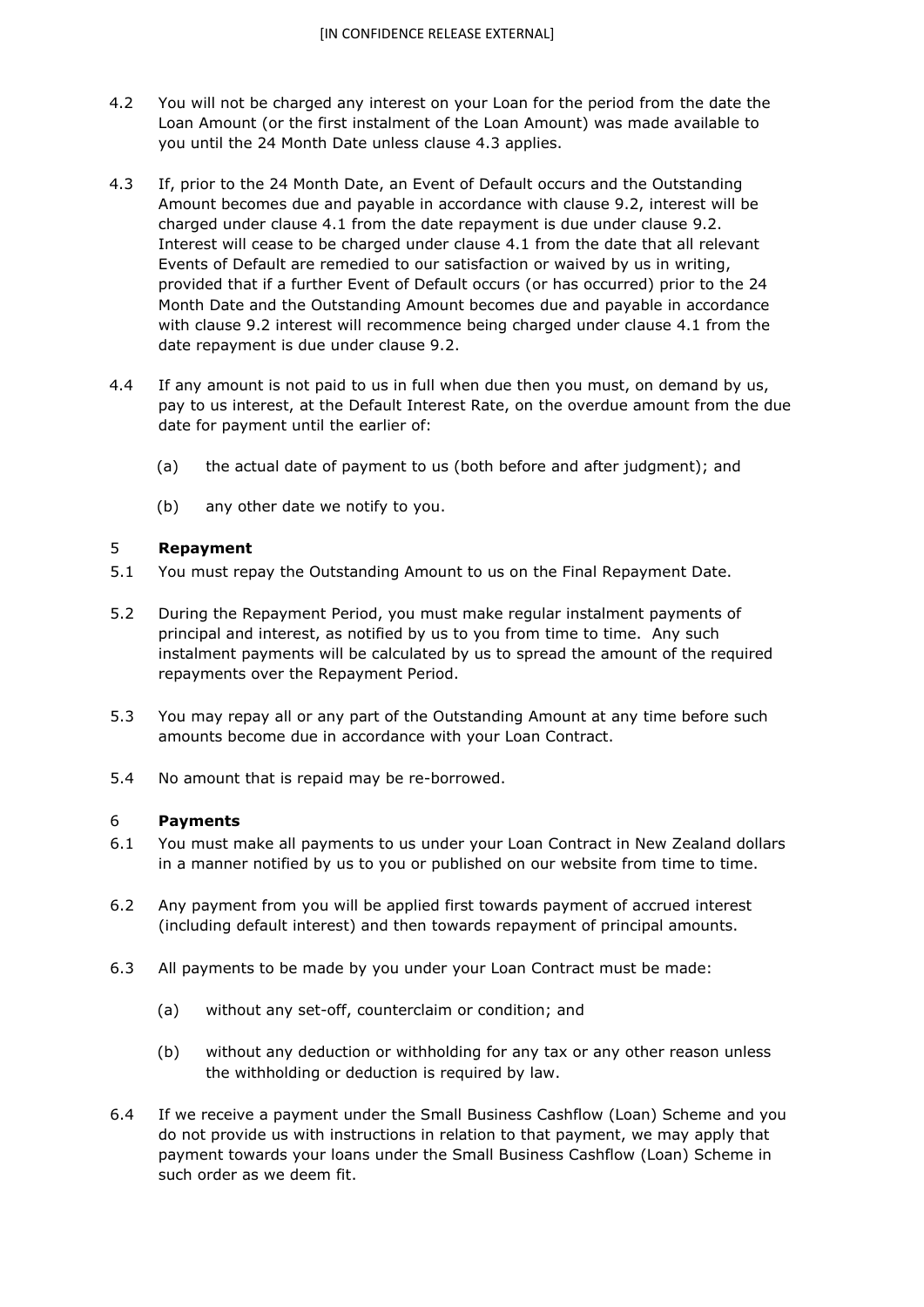## 7 **Your representations to us**

- 7.1 You represent and warrant to us that:
	- (a) all information (including declarations, representations, statements, consents, confirmations, evidence and other materials) provided by you or on your behalf in connection with your Loan Contract is true and accurate, and there are no facts or circumstances which have not been disclosed to us which would make that information untrue, inaccurate or misleading;
	- (b) any person completing your Application or a Drawdown Request on your behalf has authority to do so, and no action has been taken to remove any such person acting as trustee or general partner of a limited partnership (as applicable);
	- (c) (if you are not a natural person) you are duly established, registered (to the extent applicable) and existing under the laws of New Zealand, and your board or committee or equivalent has been correctly and validly appointed;
	- (d) (if you are a natural person) you have full mental capacity, are not a minor and are physically located and legally working in New Zealand (allowing for temporary absences);
	- (e) no action has been taken for or with a view to:
		- (i) (if you are not a natural person) your dissolution, termination, disestablishment, deregistration, winding up or other end; or
		- (ii) (if you are a limited partnership) removing your general partner;
		- (iii) the appointment of a liquidator, statutory manager, administrator, receiver, bankruptcy official or similar officer in respect of you or any of your assets;
	- (f) (if you are the trustee(s) of a trust) you have not lost, limited or prejudiced your right to be reimbursed from the trust property;
	- (g) you have the power to enter into and perform your obligations under your Loan Contract, have taken all necessary action, to authorise that entry and performance, and hold all necessary authorisations and consents for that entry and performance;
	- (h) your obligations under your Loan Contract are legal, valid, binding and enforceable against you;
	- (i) your entry into, and the performance of your obligations, under your Loan Contract, do not and will not breach any agreement or instrument binding upon you or any of your assets (including any other loan agreement); and
	- (j) no Event of Default has occurred or might reasonably be expected to result from the making of a Loan Amount to you.
- 7.2 The representations made above are deemed to be repeated by you on each date we make a Loan Amount available to you and on each day there is any Outstanding Amount by reference to the facts and circumstances then existing.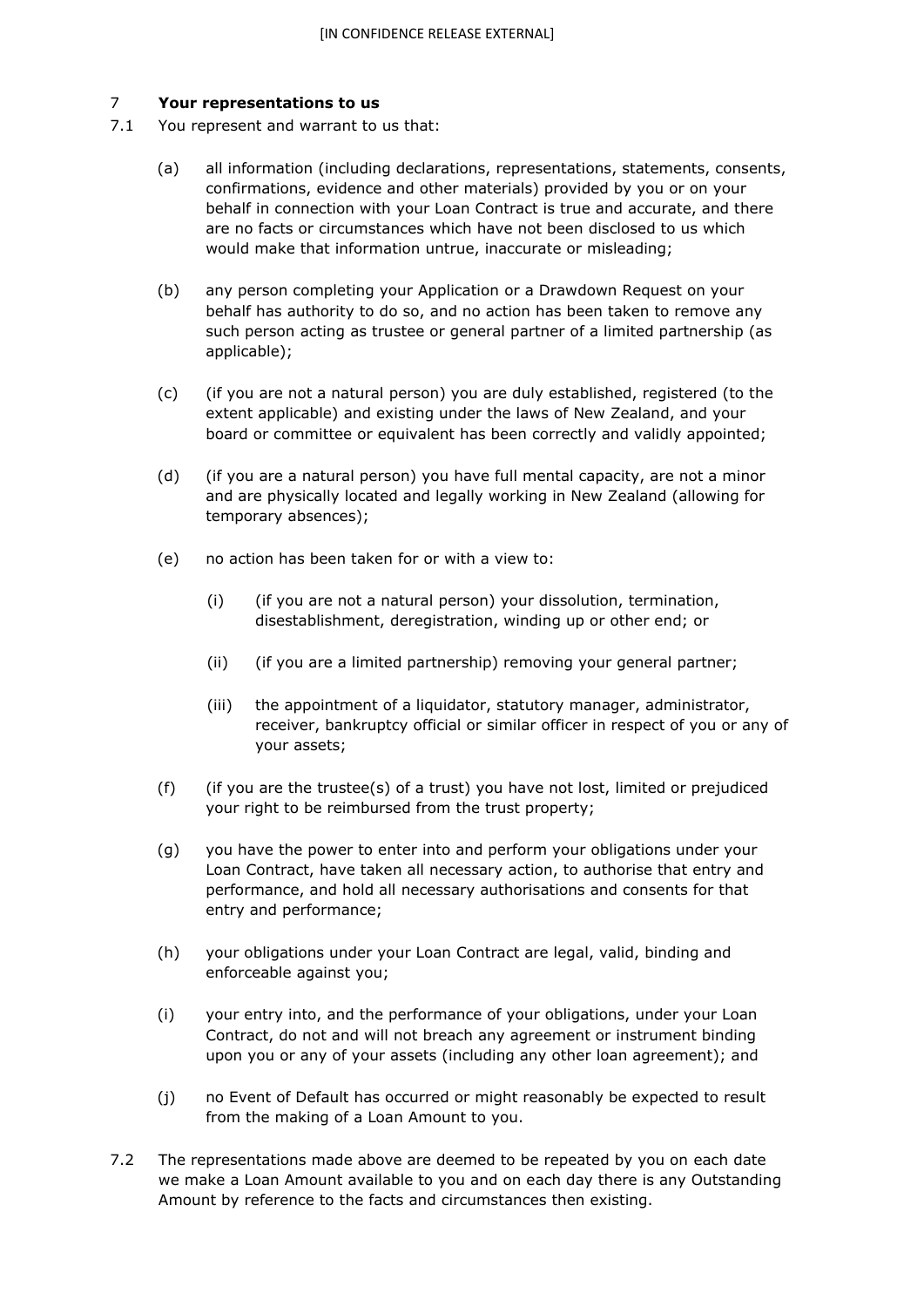## 8 **Your undertakings to us**

- 8.1 You undertake to us that, for so long as there is any Outstanding Amount, you will:
	- (a) (if you are not a natural person) maintain your existence and (to the extent applicable) registration in New Zealand and will not relocate outside New Zealand;
	- (b) (if you are a natural person) continue to be physically located and legally working in New Zealand (allowing for temporary absences);
	- (c) promptly obtain, comply with and do everything needed to maintain any authorisations required to enable you to perform your obligations under your Loan Contract;
	- (d) promptly supply us with such further information (including evidence and other materials) that we may reasonably request in connection with the Loan or for the purposes of your Loan Contract, including its administration or enforcement and for audit purposes (and you acknowledge that we may, at our discretion, also or instead exercise any powers we have under the Act to require such information, evidence and other materials);
	- (e) promptly notify us if:
		- (i) any Event of Default occurs; or
		- (ii) you cease to carry on the business or organisation for which the Loan was provided;
	- (f) [intentionally left blank]; and
	- (g) comply with each declaration, statement and undertaking made in your Application and in each Drawdown Request including in relation to (without limitation):
		- (i) use of a Loan Amount (including restrictions as to application and distribution of proceeds); and
		- (ii) keeping of evidence, materials or other records, and provision to us for audit purposes (as required).

## 9 **Events of Default and acceleration**

- 9.1 Each of the events and circumstances set out in this clause is an "**Event of Default**":
	- (a) you do not pay on the due date any amount payable under your Loan Contract in the manner in which it is expressed to be payable;
	- (b) you breach or otherwise do not comply with any undertaking set out in clause 8.1;
	- (c) any declaration, representation, statement, consent or confirmation (or any other information, including evidence and other materials) made, deemed to be made or provided by you or on your behalf in connection with your Loan Contract (including your Application and each Drawdown Request):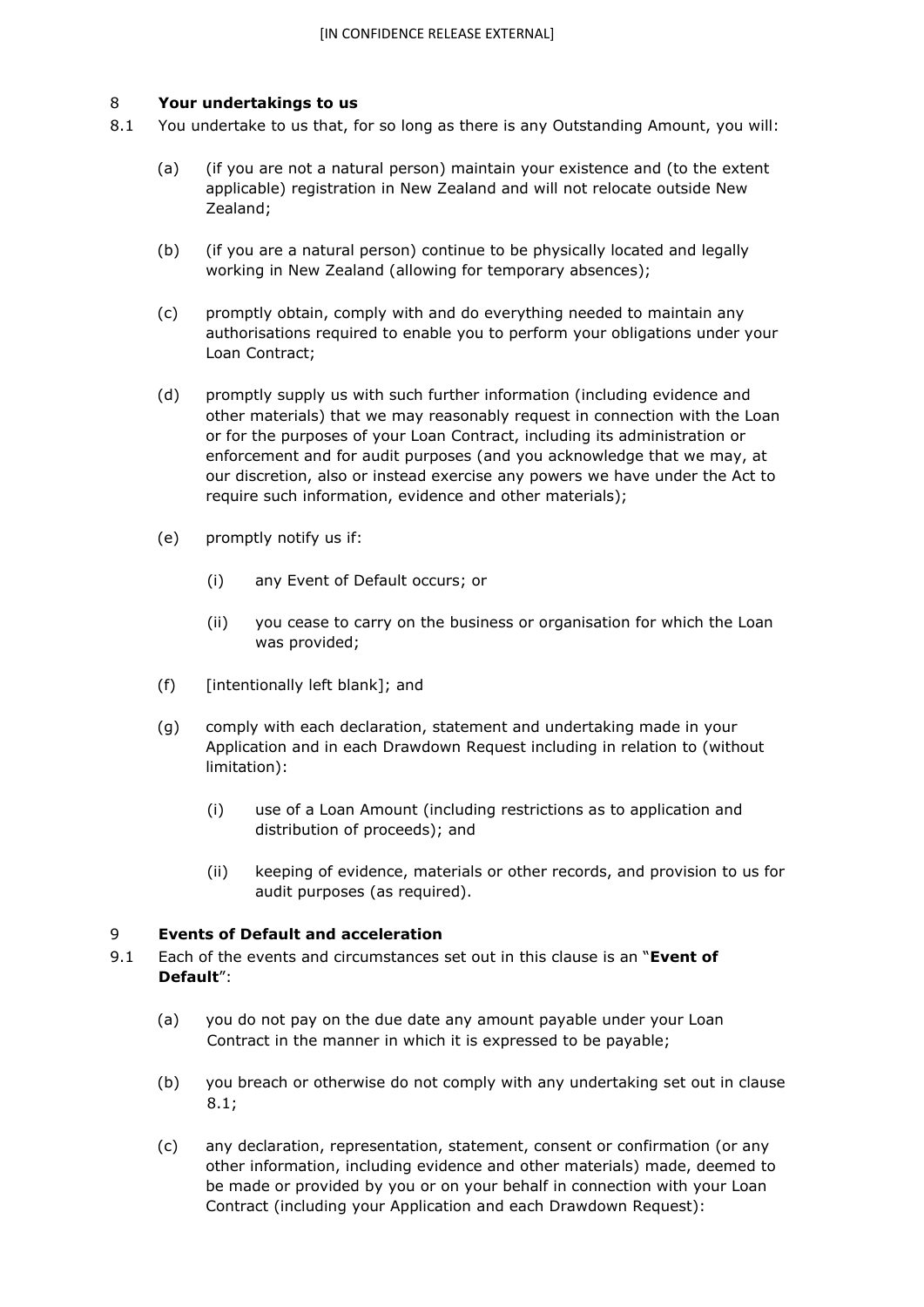- (i) is untrue, inaccurate or misleading in any material respect on the date of your Loan Contract or, in relation to Drawdown Requests, on the date you make the Drawdown Request; or
- (ii) becomes untrue, inaccurate or misleading in any material respect; or
- (d) you suspend making payments on any of your debts, or any action is taken for or with a view to:
	- (i) (if you are not a natural person) your dissolution, termination, disestablishment, deregistration, winding up or other end; or
	- (ii) the appointment of a liquidator, statutory manager, administrator, receiver, bankruptcy official or similar officer in respect of you or any of your assets;
	- (iii) a rescheduling or moratorium of your indebtedness (or of any part which you will or might otherwise be unable to pay when due); or
	- (iv) a composition or general assignment with or for the benefit of your creditors; or
- (e) you cease to carry on the business or organisation for which the Loan was provided;
- (f) you, or all or substantially all of your assets for the business or organisation for which the Loan was provided, are sold or transferred; or
- (g) if an event of default has occurred under the terms of a Previous Loan (whether remedied or not).
- 9.2 If an Event of Default specified in clause  $9.1(c)(i)$  occurs then the Outstanding Amount shall be immediately due and payable without requirement for notice from us or any other formality. On and at any time after the occurrence of any other Event of Default, we may, by notice to you (and without prejudice to any other rights which we may have under any other document or at law):
	- (a) declare the Outstanding Amount to be immediately due and payable, and at that point it shall become immediately due and payable; and
	- (b) charge interest and/or default interest (as applicable) in accordance with clause 4.

# 10 **General**

# 10.1 *Notices:*

- (a) Any communication to be made under your Loan Contract must be made in writing and shall be:
	- (i) provided through the myIR online service or any other online service as we may designate from time to time; or
	- (ii) delivered or sent to the address or email address of the relevant party, and marked for the attention of the person or office holder, set out in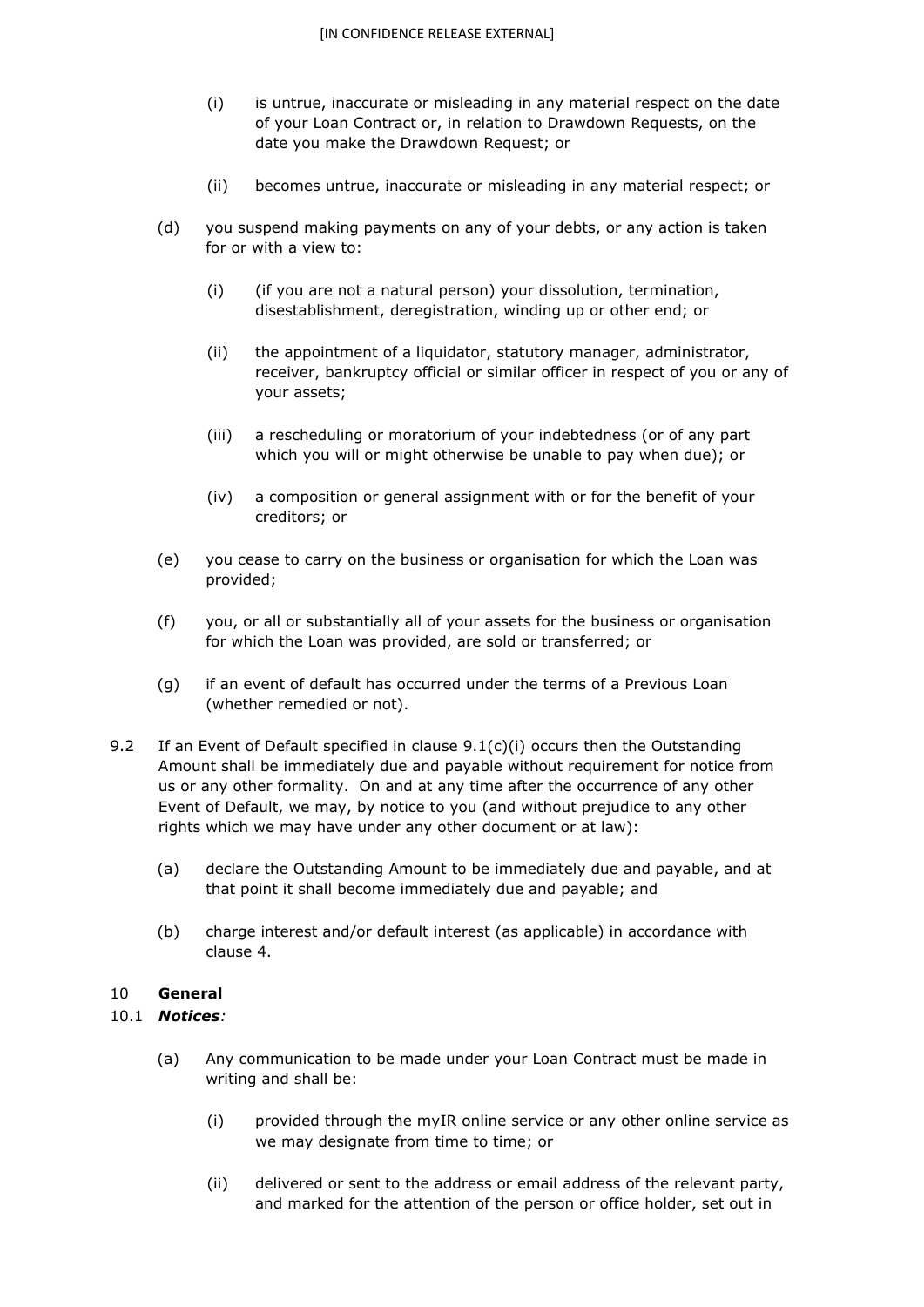your Application (in the case of communications from us to you) or for that purpose on our website (in the case of communications from you to us); or

- (iii) such other address or email address as that party may from time to time designate to the other).
- (b) Any communication to be made under or in connection with your Loan Contract shall be deemed to have been made:
	- (i) if delivered through any online service or by hand, upon delivery;
	- (ii) if sent by pre-paid post, 3 working days after posting; and
	- (iii) if sent by email, when actually received in the recipient's inbox in readable form.
- 10.2 *Amendment*: We may amend the terms of your Loan Contract (including by way of amending these Terms) from time to time by at least 30 days' notice to you.
- 10.3 *Independent trustees*: if you are the trustees of a trust, the liability of any Independent Trustee under your Loan Contract is limited to the trust property available to meet that liability. However, this limitation does not apply if the Independent Trustee loses its right to be indemnified out of the trust property, or diminishes the value of the trust property through its fraud or wilful breach of trust (in which case we can claim against the Independent Trustee personally to the extent we are unable to recover amounts due to us from the trust property).

## 10.4 *Privacy*:

- (a) We may collect personal information about you in order to assess, administer and enforce your Loan Contract (including to determine the maximum Loan Amount and for audit purposes). For these purposes we may obtain personal information about you from your Application (and each Drawdown Request), our own records, from other government departments and government agencies and (where reasonably necessary) from third party organisations.
- (b) We may share any information (including personal information) collected from your Application (and each Drawdown Request) or otherwise obtained as described above with:
	- (i) other government departments and government agencies, including (without limitation) for statistical and audit purposes; and
	- (ii) with any debt recovery organisation or similar agency for the purposes of collection or enforcement, and with any credit reporting agency.
- (c) You agree that you consent to us taking such action and any such information (including personal information) being used for such purposes, as described in this clause 10.4. You have a right to access and correct any personal information about you under the Privacy Act 2020.

## 10.5 *Assignment*: